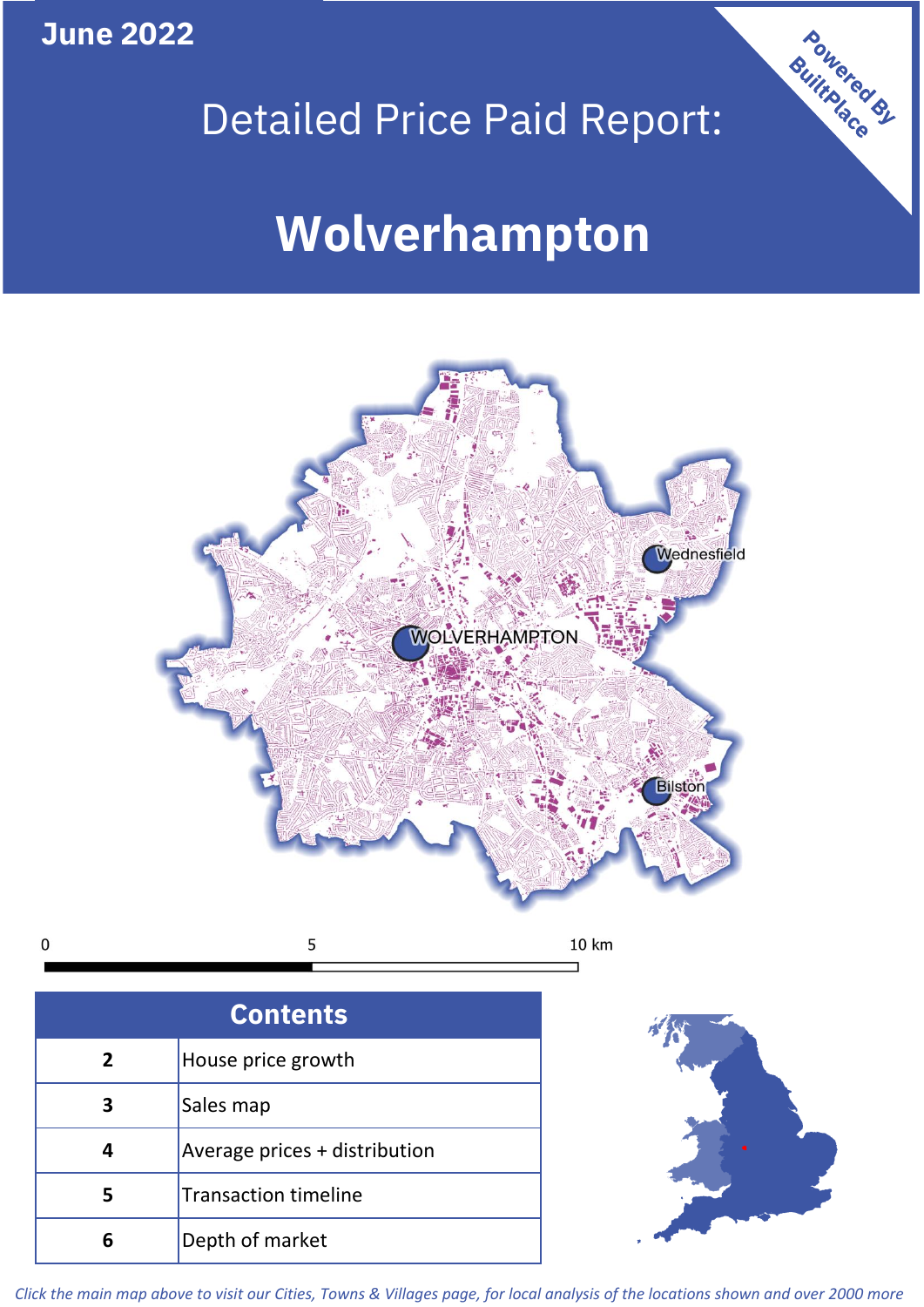## **Headline Data**

|                     | <b>Current level</b> | 3 month | <b>Annual</b> | 5 year   | 10 year |
|---------------------|----------------------|---------|---------------|----------|---------|
| <b>House prices</b> | £190,662             | 4.6%    | 10.7%         | 37.6%    | 62.8%   |
| <b>Transactions</b> | 2,726                | $-6.8%$ | 16.9%         | $-12.4%$ | 41.5%   |

# **House Price Growth (April 2022 data)**

#### *Annual Change in House Prices*



House prices in Wolverhampton grew by 10.7% in the 12 months to April 2022 (based on 3-month smoothed data). By comparison national house prices grew by 10.7% and prices in the West Midlands grew by 10.9% over the same period.

Wolverhampton house prices are now 35.7% above their previous peak in 2007, compared to +45.8% for the West Midlands and +52.9% across England.



#### *Year-To-Date Change in House Prices, December to April*

Local prices have grown by 5.0% in 2022 so far, compared to growth of 3.2% over the same period last year.

#### *Source: OS OpenData; UK House Price Index (Contains HM Land Registry data © Crown copyright)*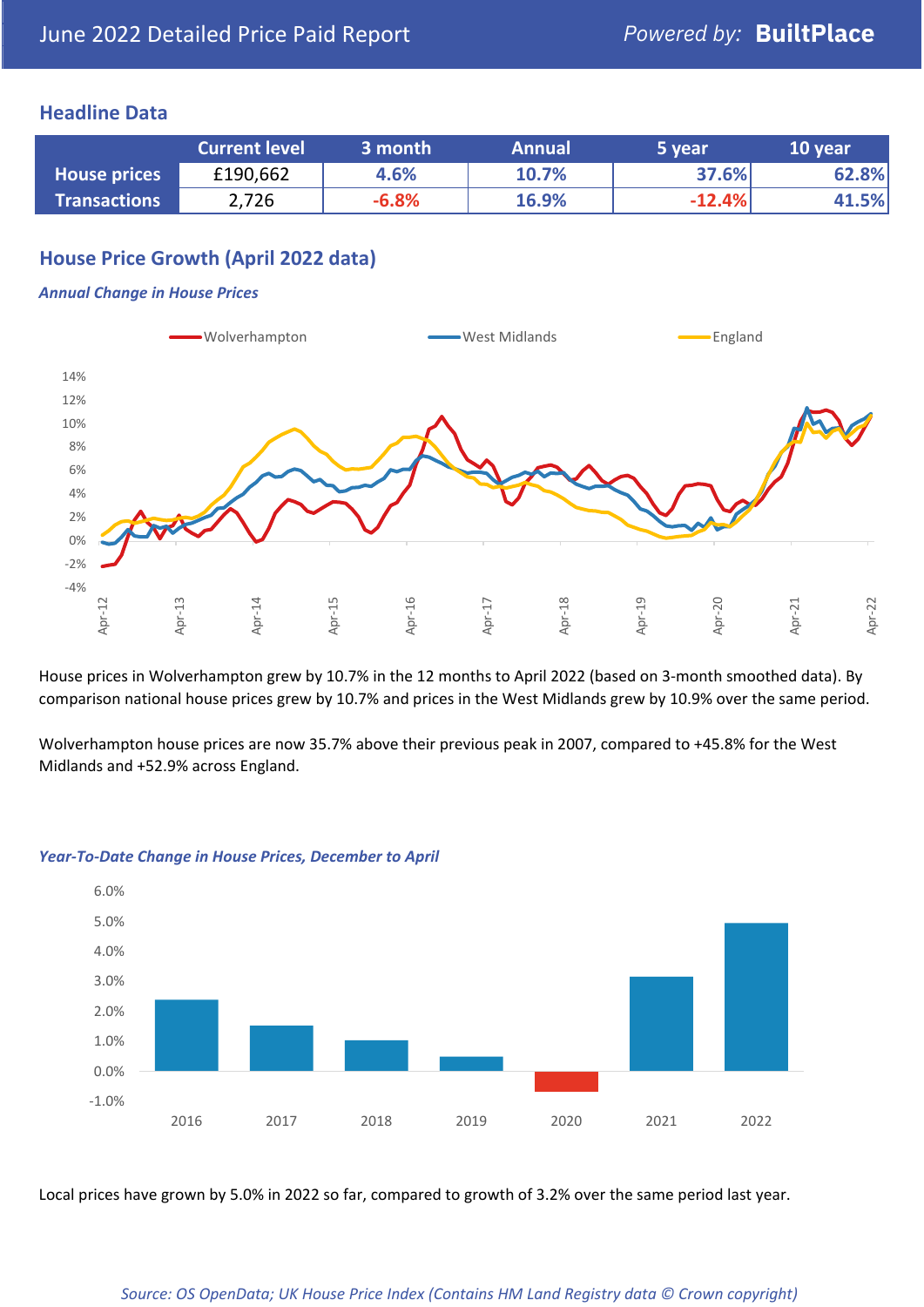# **House Price Map**

#### *12 months to April 2022*



*Each point is one postcode, coloured by the average value relative to all sales in this local authority (price bands are LA-specific quintiles).*

**Map Key**

| Min      | <b>Max</b> |                            |
|----------|------------|----------------------------|
| Up to    | £119,000   | 1st quintile / lowest 20%  |
| £119,000 | £155,000   | 2nd quintile               |
| £155,000 | £186,000   | 3rd quintile               |
| £186,000 | £241,000   | 4th quintile               |
| £241,000 | and over   | 5th quintile / highest 20% |

#### *Source: OS OpenData; UK House Price Index (Contains HM Land Registry data © Crown copyright)*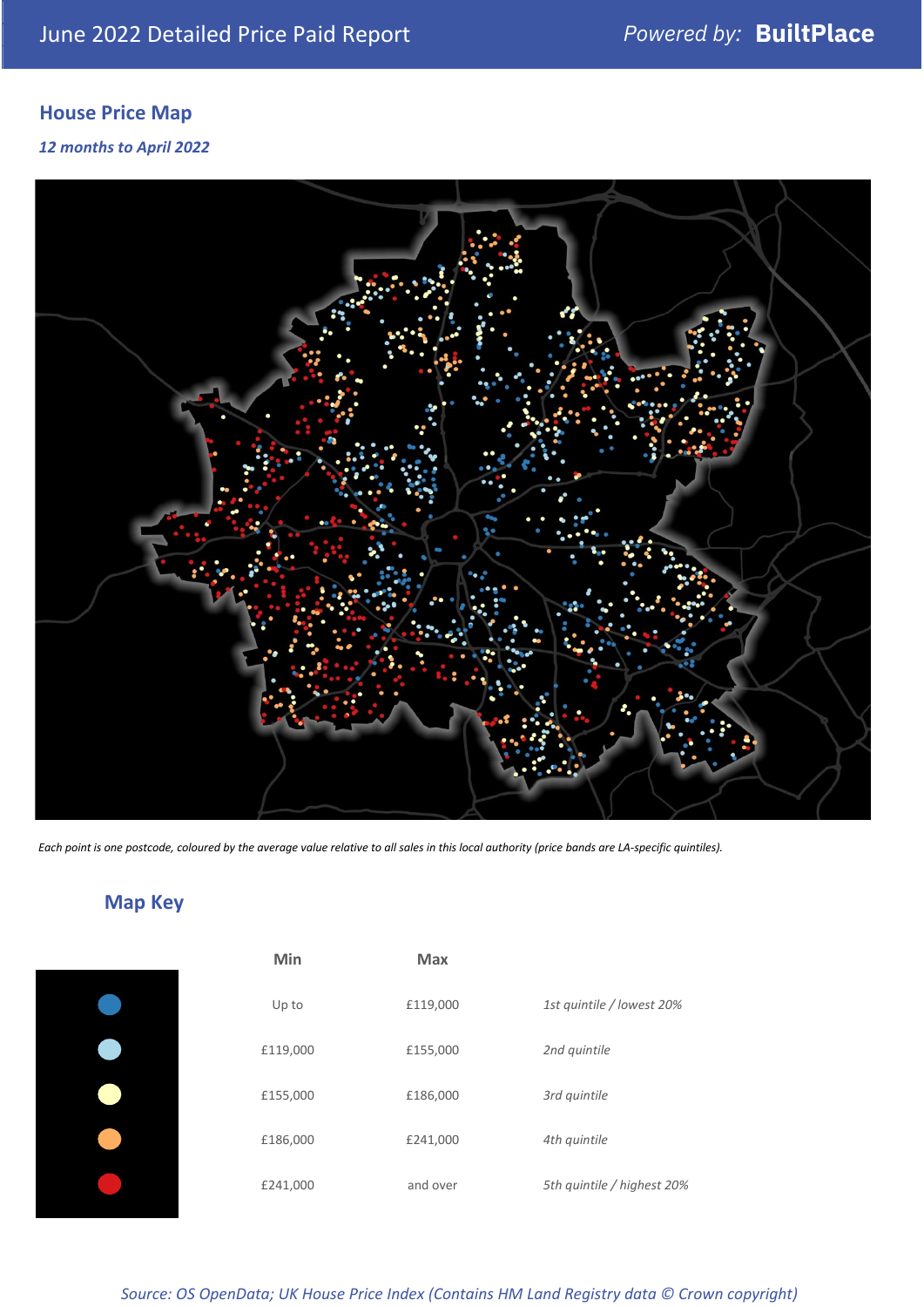# **Average House Price by Property Type**

### *12 months to April 2022*



|                 | <b>New</b>           | <b>Second hand</b> |  |  |
|-----------------|----------------------|--------------------|--|--|
| <b>Flat</b>     | No recorded<br>sales | £105,195           |  |  |
| <b>Terraced</b> | £202,857             | £148,012           |  |  |
| Semi-detached   | £216,870             | £185,368           |  |  |
| <b>Detached</b> | £312,361             | £313,482           |  |  |

# **House Price Distribution by Year**

*All properties, by price band and calendar year (2020 = year to date)*

|                    | 1997 | 2002 | 2007 | 2012 | 2017 | 2019 | 2020 |
|--------------------|------|------|------|------|------|------|------|
| <b>Under £100k</b> | 94%  | 77%  | 29%  | 38%  | 25%  | 12%  | 11%  |
| £100-200k          | 6%   | 20%  | 60%  | 51%  | 57%  | 55%  | 54%  |
| E200-300k          | 0%   | 3%   | 8%   | 8%   | 13%  | 22%  | 26%  |
| £300-400k          | 0%   | 0%   | 2%   | 2%   | 3%   | 6%   | 6%   |
| £400-500k          | 0%   | 0%   | 1%   | 1%   | 1%   | 3%   | 2%   |
| <b>£500k-1m</b>    | 0%   | 0%   | 0%   | 0%   | 1%   | 2%   | 1%   |
| £1-2m              | 0%   | 0%   | 0%   | 0%   | 0%   | 0%   | 0%   |
| <b>Over £2m</b>    | 0%   | 0%   | 0%   | 0%   | 0%   | 0%   | 0%   |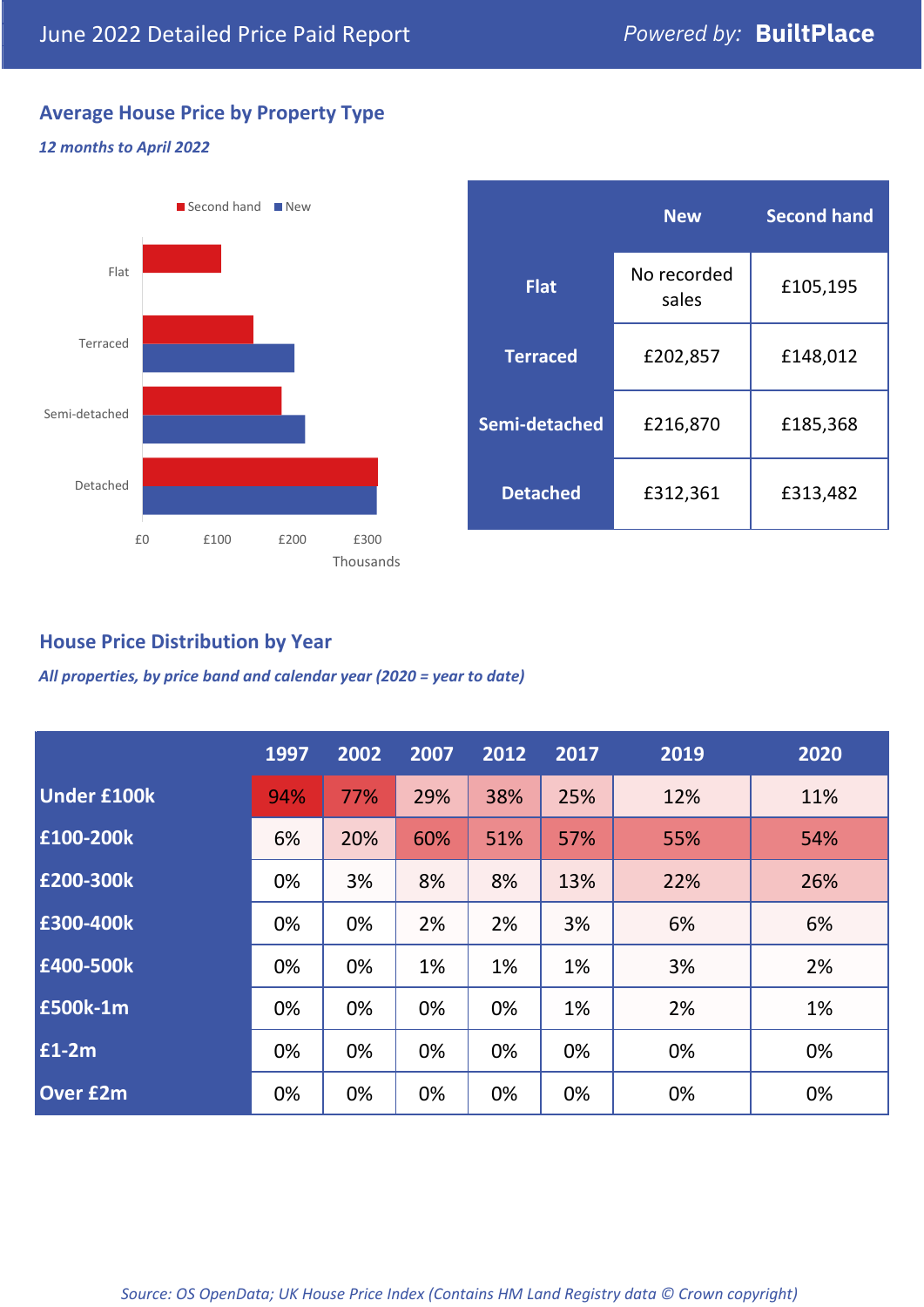# **Transactions (February 2022 data)**

*Annual Transactions, Indexed (2001-05 average = 100)*



There were 2,726 transactions in Wolverhampton during the 12 months to February 2022. This is 73% of the average from 2001-05 and suggests activity is below pre-downturn levels.

Transactions in Wolverhampton have grown by 0.9% since 2014, compared to changes of -4.1% for West Midlands and - 7.7% for England.



#### *Cash and New Build Sales as % of Total, by Year*

*Note: The data on this page EXCLUDES transactions identified as transfers under a power of sale/repossessions, buy-to-lets (where they can be identified by a mortgage), and transfers to non-private individuals - i.e. it comprises only Land Registry 'A' data.*